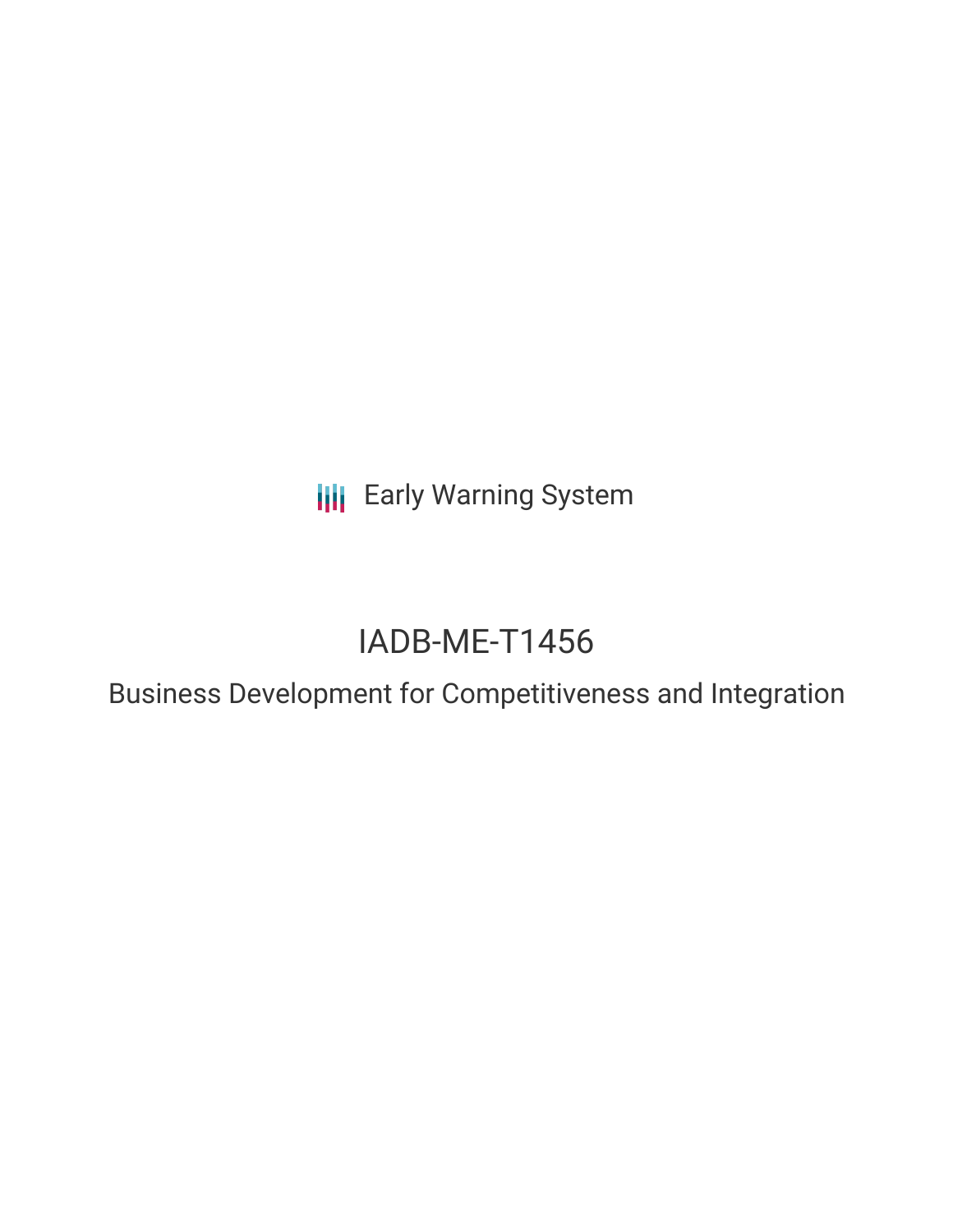

### **Quick Facts**

| <b>Countries</b>               | Mexico                                             |
|--------------------------------|----------------------------------------------------|
| <b>Financial Institutions</b>  | Inter-American Development Bank (IADB)             |
| <b>Status</b>                  | Approved                                           |
| <b>Bank Risk Rating</b>        | U                                                  |
| <b>Borrower</b>                | Government of Mexico                               |
| <b>Sectors</b>                 | Finance, Industry and Trade, Technical Cooperation |
| <b>Investment Type(s)</b>      | <b>Advisory Services, Grant</b>                    |
| <b>Investment Amount (USD)</b> | $$0.25$ million                                    |
| <b>Grant Amount (USD)</b>      | $$0.25$ million                                    |
| <b>Project Cost (USD)</b>      | $$0.25$ million                                    |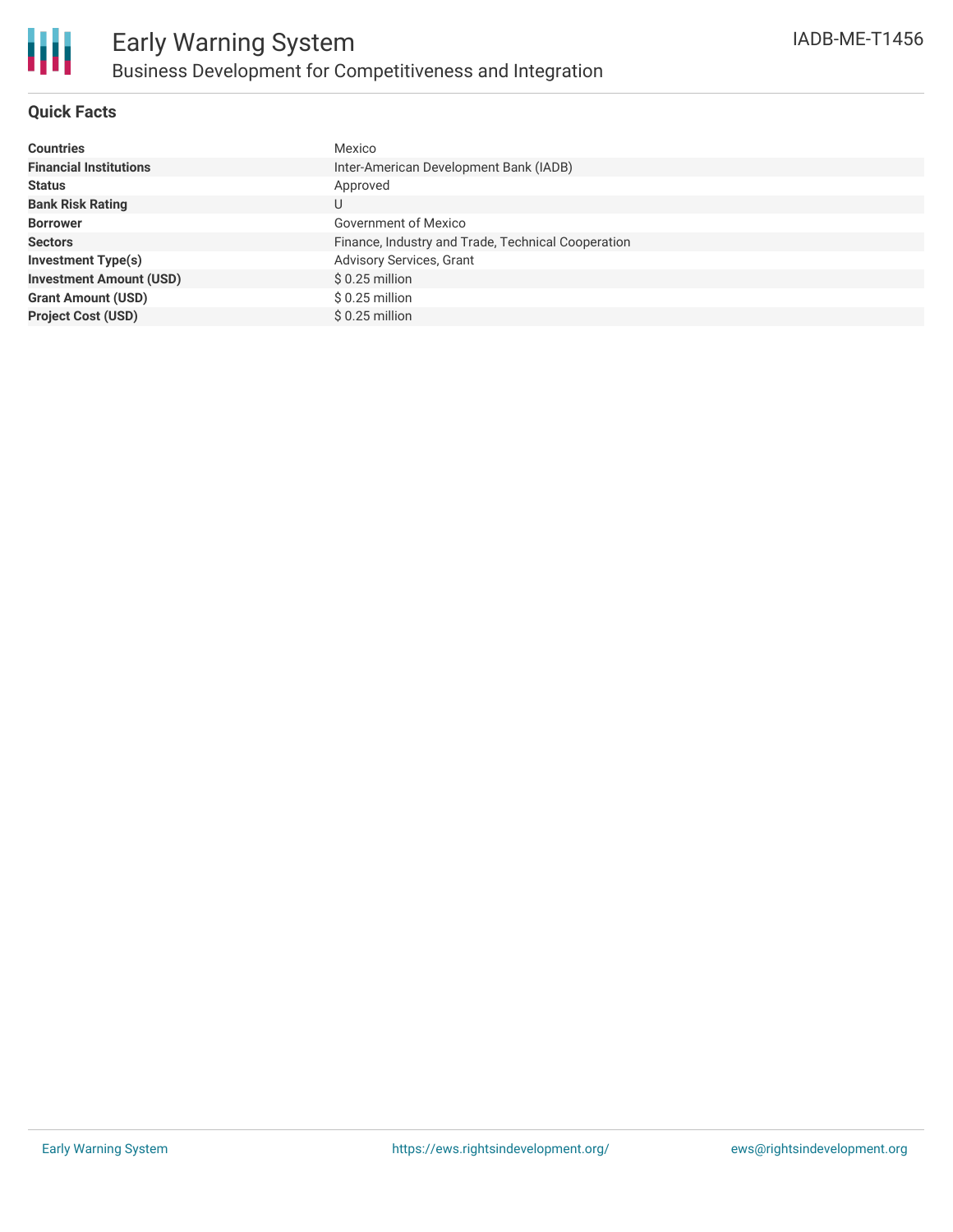

## **Project Description**

The objective of this TC is to promote institutional actions to strengthen the competitiveness and integration of the business ecosystem in Mexico, and to support the design and implementation of the operation Business Development for Competitiveness and Integration (ME-L1307).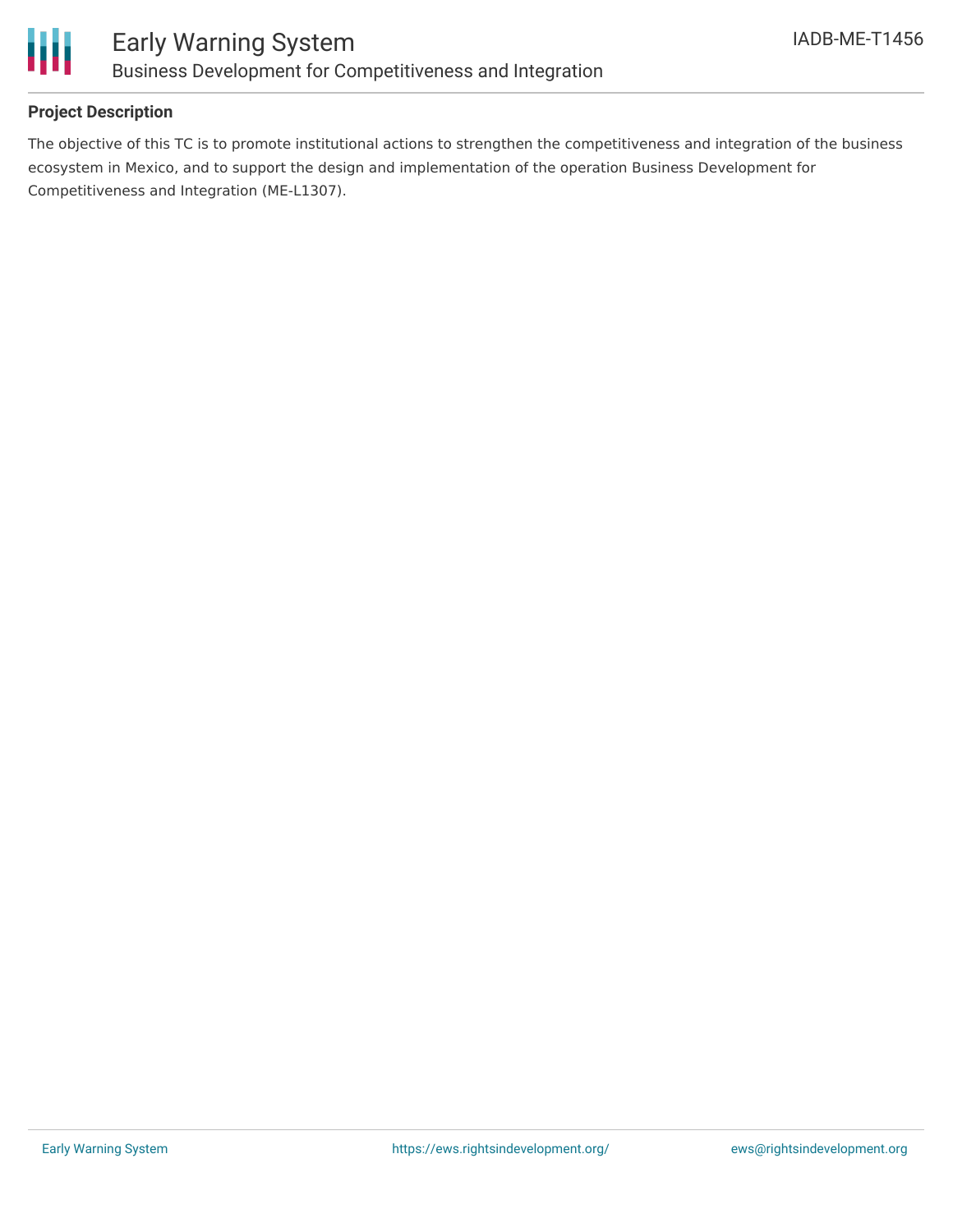

# Early Warning System Business Development for Competitiveness and Integration

### **Investment Description**

• Inter-American Development Bank (IADB)